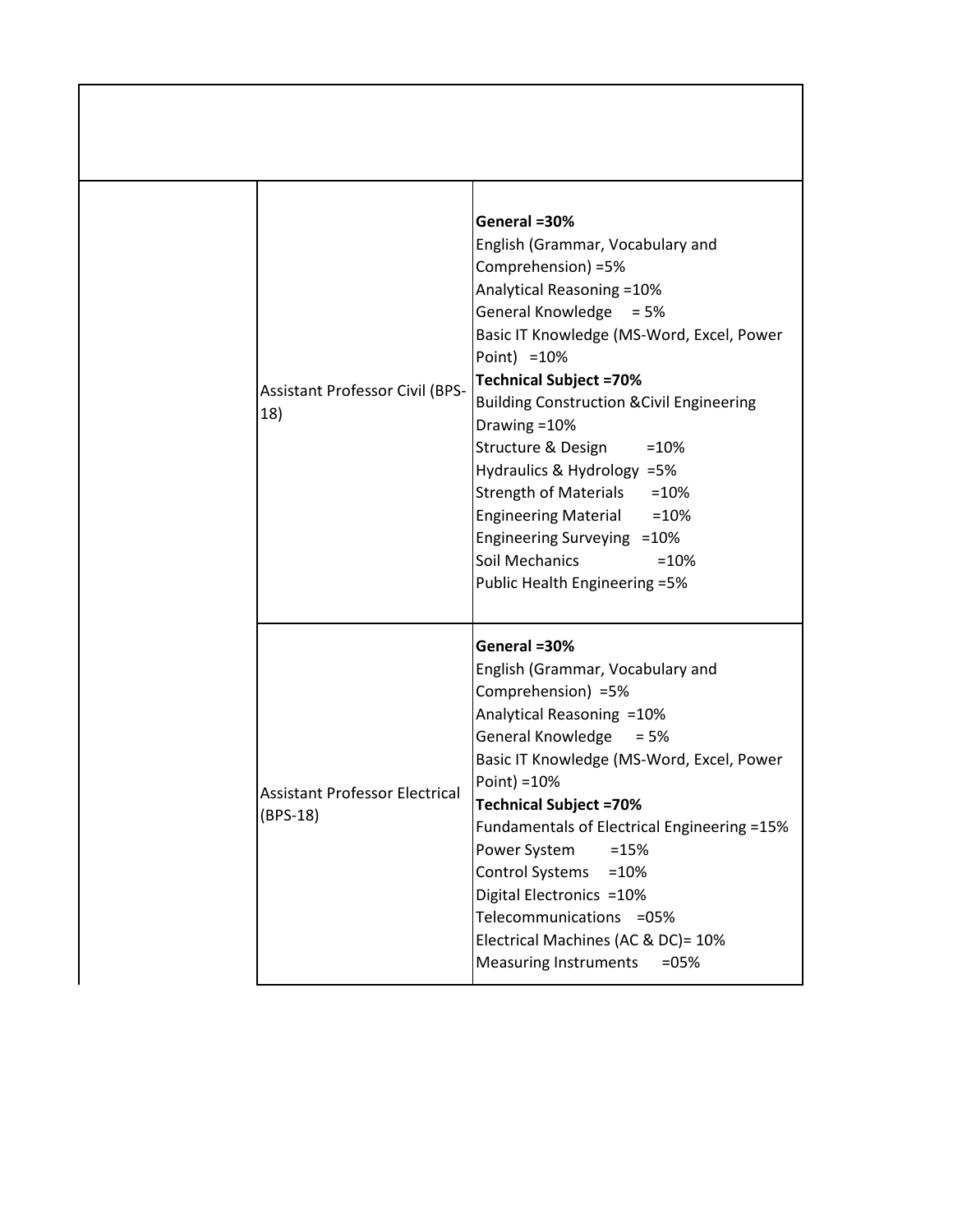| Administrator (Male) (BPS-<br>18)                  | English (Grammar, Vocabulary and<br>Comprehension) = 20%<br>Analytical Reasoning =15%<br>Quantitative<br>$= 10%$<br>Basic IT Knowledge (MS-Word, Excel,<br>PowerPoint) =15%<br>Fundamentals of Management = 10%<br>Total Quality Management<br>$= 05%$<br>Project Management = 10%<br>Communication skills =05%<br>Basic Principles of Administration = 10%     |
|----------------------------------------------------|-----------------------------------------------------------------------------------------------------------------------------------------------------------------------------------------------------------------------------------------------------------------------------------------------------------------------------------------------------------------|
| <b>Assistant Director (Equiveient</b><br>to BPS17) | English (Grammar, Vocabulary and<br>Comprehension) = 20%<br>Analytical Reasoning = 10%<br>Quantitative<br>$= 10%$<br>Basic IT Knowledge (MS-Word, Excel,<br>PowerPoint) = 10%<br>Fundamentals of Management = 10%<br>Macro Economics = 10%<br>Micro Economics = 10%<br>Public Financing = 10%<br><b>Project Management =10%</b>                                 |
| Administrator (Female) (BPS-<br>17)                | English (Grammar, Vocabulary and<br>Comprehension) = 20%<br>Analytical Reasoning = 15%<br>Quantitative<br>$=10%$<br>Basic IT Knowledge (MS-Word, Excel,<br>PowerPoint) =15%<br>Fundamentals of Management = 10%<br><b>Total Quality Management</b><br>$=05%$<br>Project Management = 10%<br>Communication skills =05%<br>Basic Principles of Administration=10% |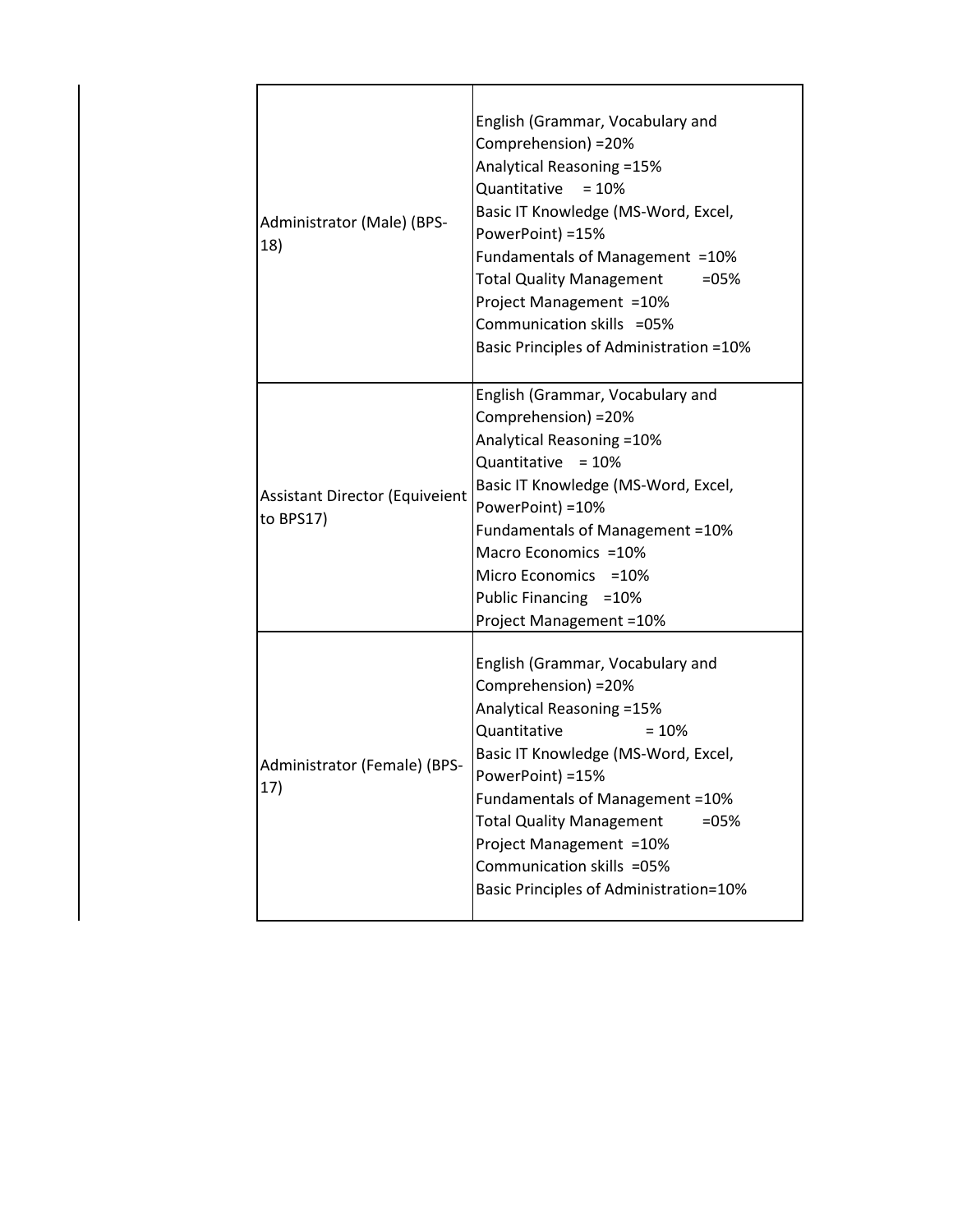| Lecturer Civil (BPS-17)      | General =30%<br>English (Grammar, Vocabulary and<br>Comprehension) =5%<br>Analytical Reasoning = 10%<br>General Knowledge = 5%<br>Basic IT Knowledge (MS-Word, Excel, Power<br>Point) = $10%$<br><b>Technical Subject =70%</b><br><b>Building Construction &amp; Civil Engineering</b><br>Drawing = 10%<br>Structure & Design =10%<br>Hydraulics & Hydrology =5%<br>Strength of Materials = 10%                                                            |
|------------------------------|------------------------------------------------------------------------------------------------------------------------------------------------------------------------------------------------------------------------------------------------------------------------------------------------------------------------------------------------------------------------------------------------------------------------------------------------------------|
|                              | Engineering Material = 10%<br>Engineering Surveying = 10%<br>Soil Mechanics = 10%<br>Public Health Engineering = 5%                                                                                                                                                                                                                                                                                                                                        |
| Lecturer Electrical (BPS-17) | General =30%<br>English (Grammar, Vocabulary and<br>Comprehension) =5%<br>Analytical Reasoning = 10%<br>General Knowledge = 5%<br>Basic IT Knowledge (MS-Word, Excel, Power<br>Point) = 10%<br><b>Technical Subject =70%</b><br>Fundamentals of Electrical Engineering =15%<br>Power System<br>$=15%$<br>Control Systems = 10%<br>Digital Electronics = 10%<br>Telecommunications =05%<br>Electrical Machines (AC & DC)= 10%<br>Measuring Instruments =05% |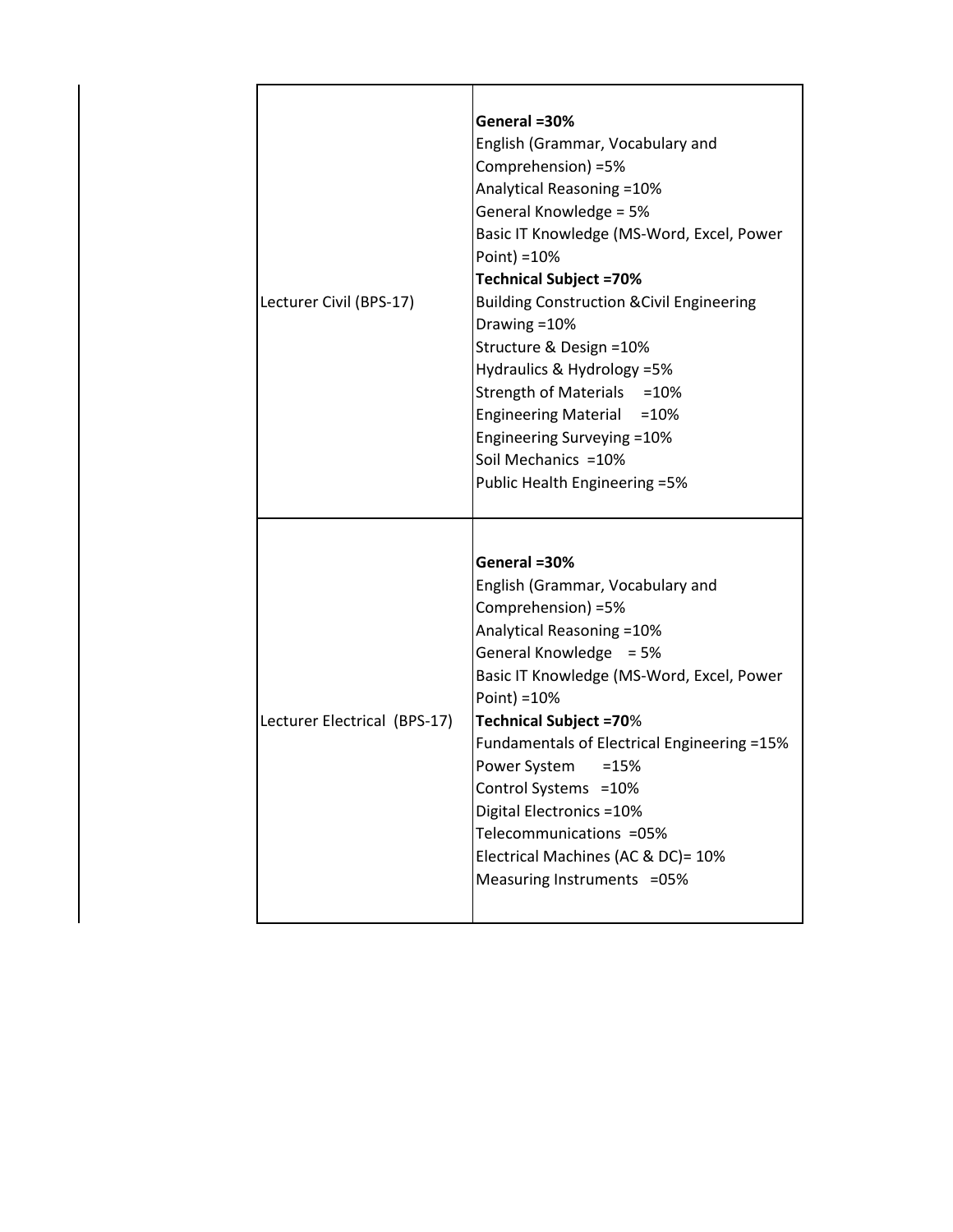| Lecturer Mechanical (BPS-17) | General =30%<br>English (Grammar, Vocabulary and<br>Comprehension) =05%<br>Analytical Reasoning = 10%<br>General Knowledge = 05%<br>Basic IT Knowledge (MS-Word, Excel, Power<br>Point) = 10%<br><b>Technical Subject =70%</b><br>Fluid Mechanics = 05%<br>Thermodynamics =10%<br>Heat Treatment and Material Testing = 10%<br><b>Engineering Drawing =10%</b><br>Metrology = 05%<br>Machine Design = 10%<br>Manufacturing Processes = 10%<br>Mechanices of Machines = 10% |
|------------------------------|----------------------------------------------------------------------------------------------------------------------------------------------------------------------------------------------------------------------------------------------------------------------------------------------------------------------------------------------------------------------------------------------------------------------------------------------------------------------------|
| Lecturer Chemistry (BPS-17)  | General =30%<br>English (Grammar, Vocabulary and<br>Comprehension) =05%<br>Analytical Reasoning = 10%<br>General Knowledge = 05%<br>Basic IT Knowledge (MS-Word, Excel, Power<br>Point) = 10%<br>Subject =70%<br>Inorganic / Analytical Chemisrty = 20%<br>Applied / Environmental Chemistry =15%<br>Organic / Biochemistry = 20%<br><b>Physical Chemistry</b><br>$=15%$                                                                                                   |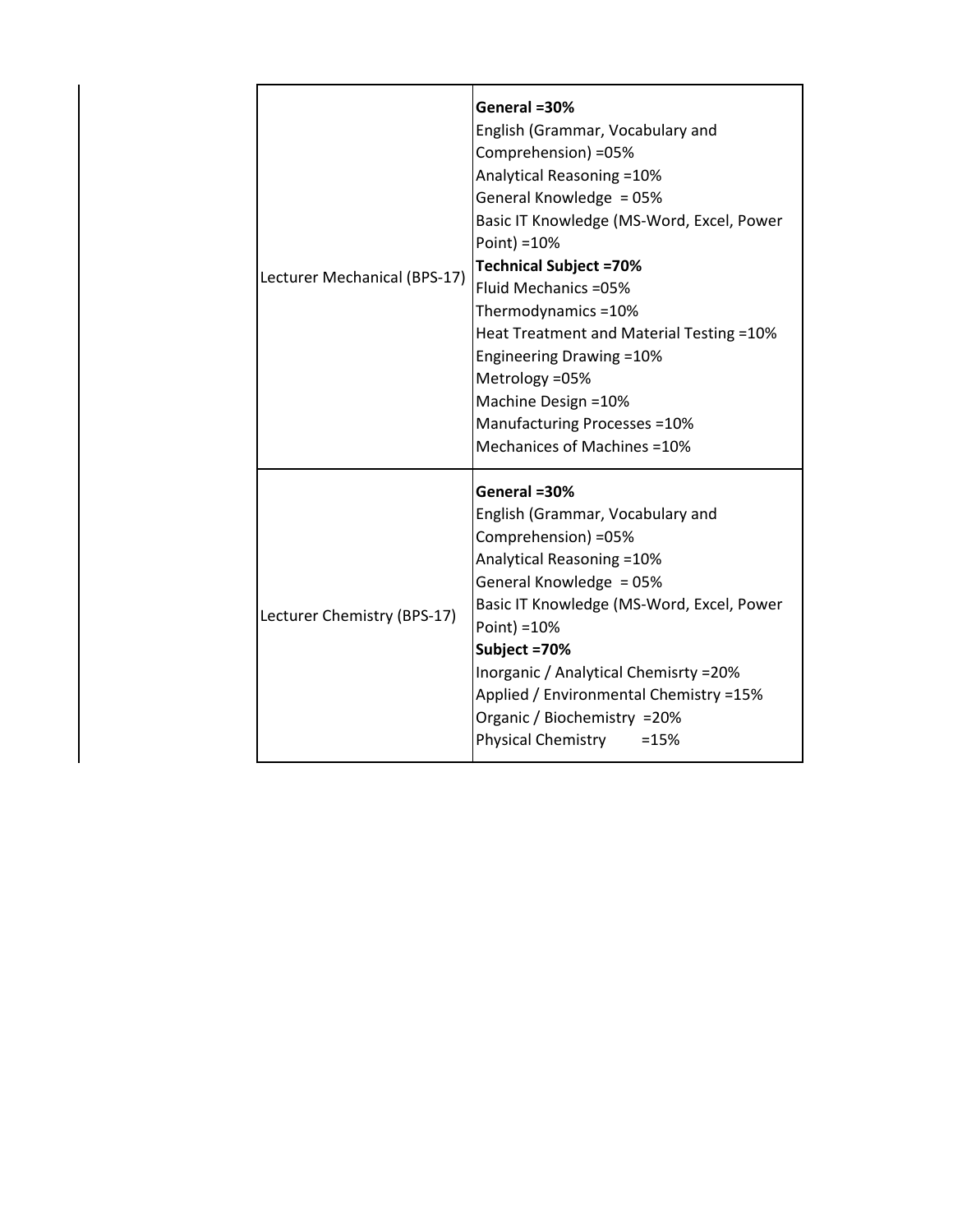| Lecturer Computer (BPS-17)   | General =30%<br>English (Grammar, Vocabulary and<br>Comprehension) =05%<br>Analytical Reasoning = 10%<br>General Knowledge = 05%<br>Basic IT Knowledge (MS-Word, Excel, Power<br>Point) = 10%<br>Subject =70%<br>Computer Programming & Object Oriented<br>Programming=15%<br>Data Structures and Algorithms = 05%<br>Digital Logic and Computer Organization =05%<br>Operational Systems = 10%<br>Database Systems<br>$= 05%$<br>Software Engineering & Development = 10%<br>Computer Architecture & Assembly Language<br>$=10%$<br>Artificial Intelligence = 10% |
|------------------------------|--------------------------------------------------------------------------------------------------------------------------------------------------------------------------------------------------------------------------------------------------------------------------------------------------------------------------------------------------------------------------------------------------------------------------------------------------------------------------------------------------------------------------------------------------------------------|
| Instructor Computer (BPS-17) | General =30%<br>English (Grammar, Vocabulary and<br>Comprehension) =05%<br>Analytical Reasoning = 10%<br>General Knowledge = 05%<br>Basic IT Knowledge (MS-Word, Excel, Power<br>Point) = 10%<br>Subject = 70%<br>Computer Programming & Object Oriented<br>Programming=15%<br>Data Structures and Algorithms = 05%<br>Digital Logic and Computer Organization =05%<br>Operational Systems = 10%<br>Database Systems<br>$= 05%$<br>Signal & system<br>$=10%$<br>Computer Architecture & Assembly Language<br>$=10%$<br>Electronics Devices & Circuits =10%         |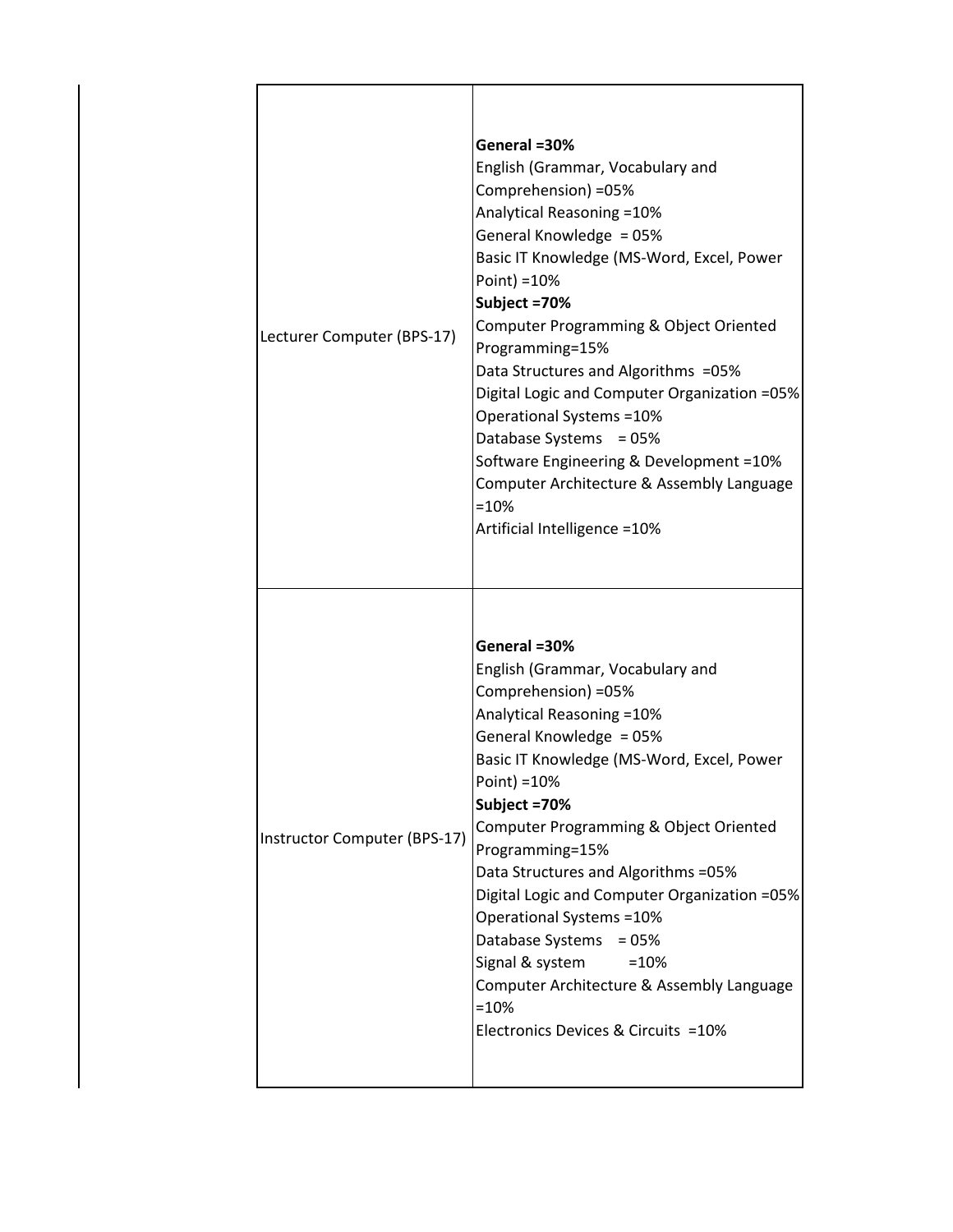| Office Assistant (BPS-16)               | English Grammar & Vocabulary and<br>Comprehension<br>(Basic Level) = 20%<br>IQ (Basic Level) = 10%<br>Quantitative - (Basic level) = 10%<br>Basic Computer Knowledge (MS-Word, Excel<br>&Power Point) = 20%<br><b>Fundamentals of Information Technology</b><br>$=20%$<br>General Knowledge (Pakistan Studies) = 20%                                                                                      |
|-----------------------------------------|-----------------------------------------------------------------------------------------------------------------------------------------------------------------------------------------------------------------------------------------------------------------------------------------------------------------------------------------------------------------------------------------------------------|
| Junior Instructor Civil BPS-15)         | General =30%<br>English (Grammar, Vocabulary and<br>Comprehension) = 10%<br>Pakistan Studies = 10%<br>Basic IT Knowledge (MS-Word, Excel, Power<br>Point) = 10%<br><b>Technical Subject =70%</b><br>Measuration<br>$=10%$<br>Quantity Survey = 20%<br>Basic Land Survey & Leveling =15%<br><b>Building Construction &amp; Engineering Material</b><br>$=15%$<br>Drafting and Basic Civil Engineering =10% |
| Junior Instructor Electrical<br>BPS-15) | General =30%<br>English (Grammar, Vocabulary and<br>Comprehension) = 10%<br>Pakistan Studies = 10%<br>Basic IT Knowledge (MS-Word, Excel, Power<br>Point) = 10%<br><b>Technical Subject =70%</b><br><b>Basic Electrical Circuits = 20%</b><br><b>Basic Maths</b><br>$=10%$<br><b>Basic Electronics = 20%</b><br><b>Basic of Electrical Machines = 20%</b>                                                 |

**TEVTA KP**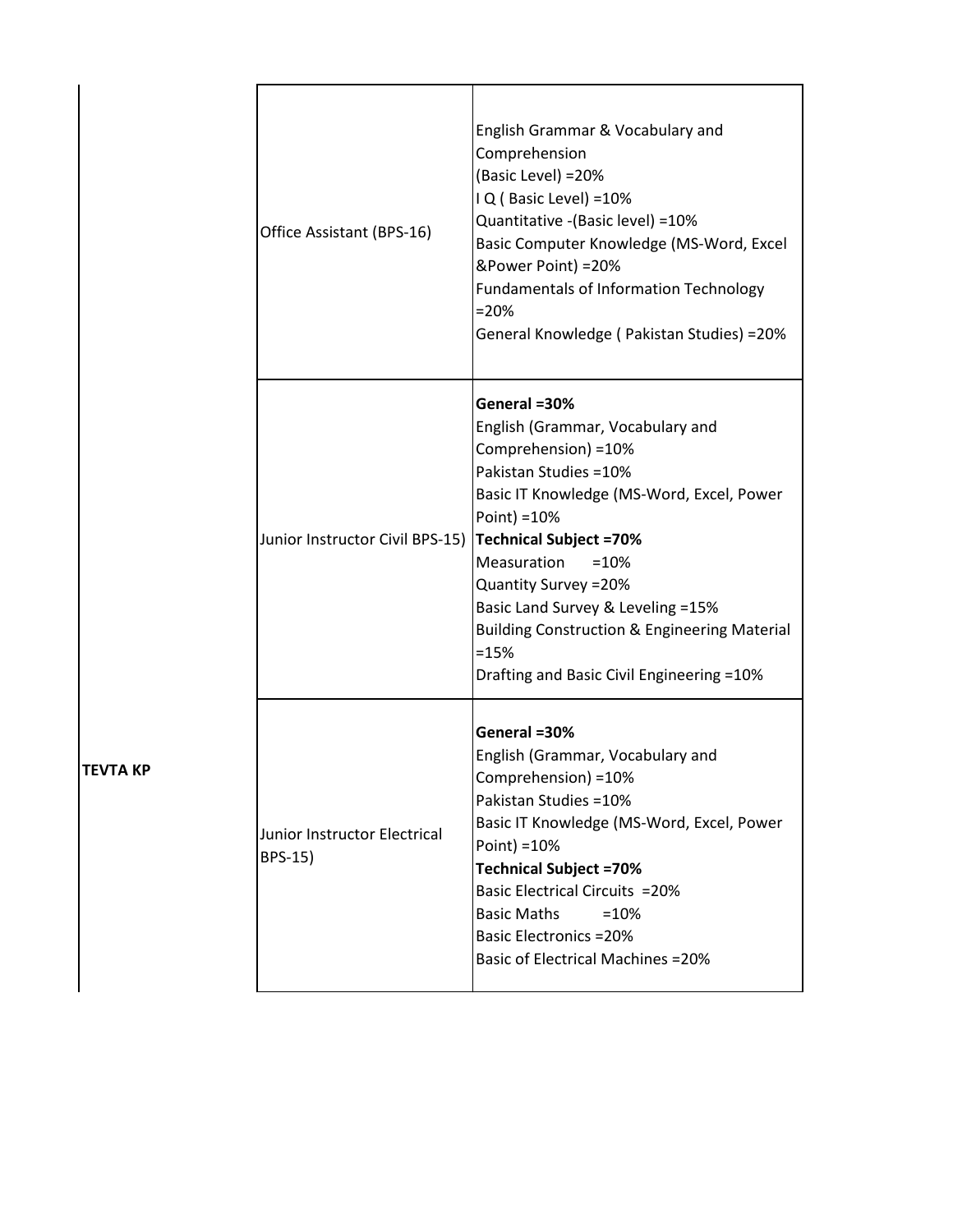|                              | General =30%                                           |
|------------------------------|--------------------------------------------------------|
|                              | English (Grammar, Vocabulary and                       |
|                              | Comprehension) = 10%                                   |
|                              | Pakistan Studies = 10%                                 |
|                              | Basic IT Knowledge (MS-Word, Excel, Power              |
|                              | Point) = 10%                                           |
|                              | <b>Technical Subject =70%</b>                          |
| Junior Instructor Mechanical | <b>Basic Fluid Mechanics = 05%</b>                     |
| BPS-15)                      | <b>Basic Thermodynamics =10%</b>                       |
|                              | <b>Basic Heat Treatment and Material Testing</b>       |
|                              | $=10%$                                                 |
|                              | <b>Engineering Drawing =10%</b>                        |
|                              | Metrology<br>$=05%$                                    |
|                              | Machine Design = 10%                                   |
|                              | <b>Basic Manufacturing Processes =10%</b>              |
|                              | <b>Basic Mechanices of Machines =10%</b>               |
|                              |                                                        |
|                              |                                                        |
|                              | General =30%                                           |
|                              | English (Grammar, Vocabulary and                       |
|                              | Comprehension) = 10%                                   |
|                              | Pakistan Studies = 10%                                 |
|                              | Basic IT Knowledge (MS-Word, Excel, Power              |
| Trade Instructor Electrician | Point) = 10%                                           |
| (BPS-15)                     | <b>Technical Subject =70%</b>                          |
|                              | Basic Wiring (Single & Three Phase) = 20%              |
|                              | Fundamental Electrical quantities<br>$=15%$            |
|                              | <b>Basic Electrical Calculations</b><br>$=10%$         |
|                              | Single Phase Motors & Generators<br>$=15%$             |
|                              | <b>Power Generations &amp; Distributions</b><br>$=10%$ |
|                              |                                                        |
|                              |                                                        |
|                              |                                                        |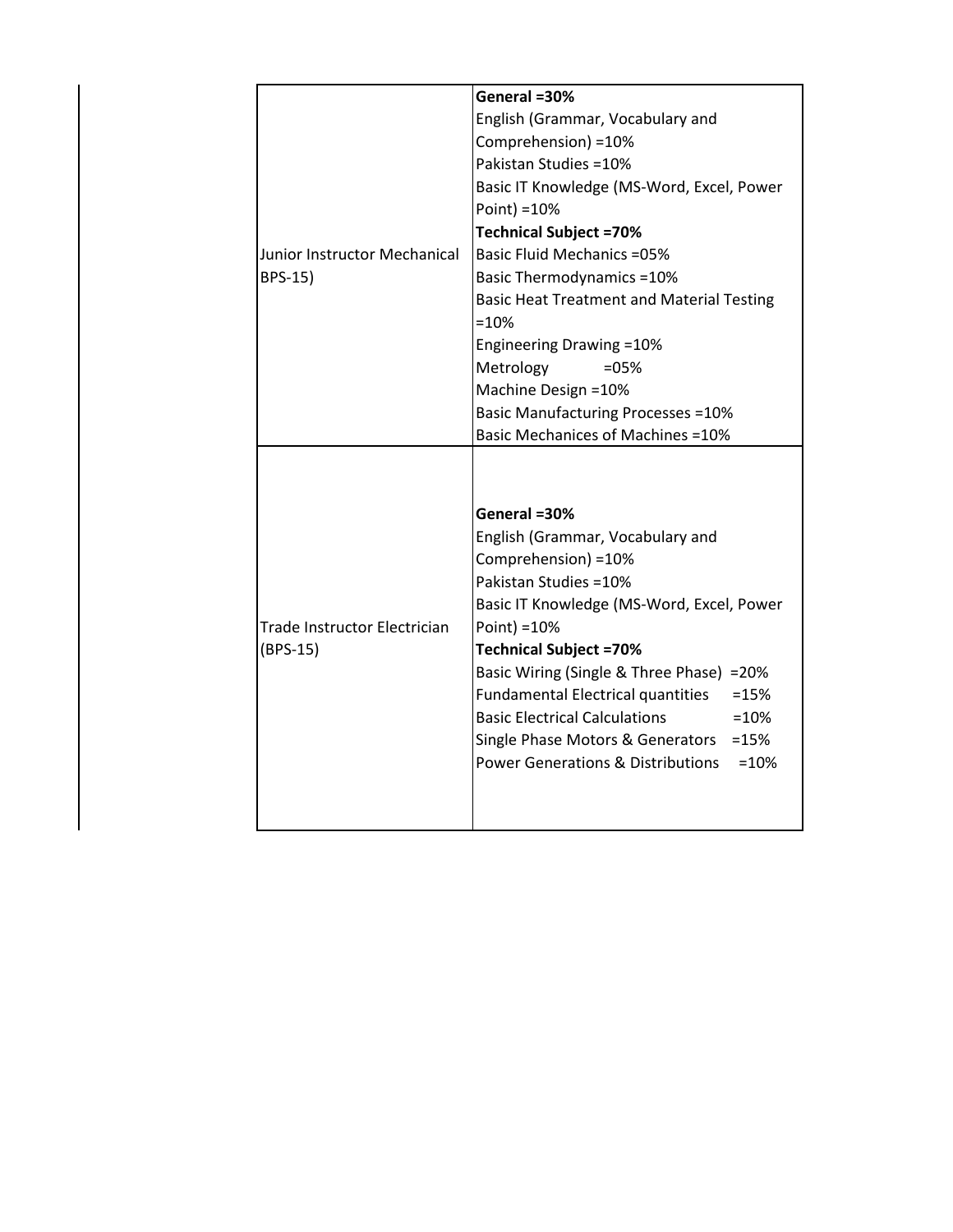| <b>Trade Instructor Auto</b><br>Mechanic (BPS-15)                       | General =30%<br>English (Grammar, Vocabulary and<br>Comprehension) = 10%<br>Pakistan Studies = 10%<br>Basic IT Knowledge (MS-Word, Excel, Power<br>Point) = 10%<br><b>Technical Subject=70%</b><br>Basic tools & Saftety = 10%<br>Vehicle engine<br>$=20%$<br>Body Electrification = 10%<br>Suspension system = 10%<br>Transmission system = 10%<br>Repair & maintenance of light vehicles = 10%                                                                         |
|-------------------------------------------------------------------------|--------------------------------------------------------------------------------------------------------------------------------------------------------------------------------------------------------------------------------------------------------------------------------------------------------------------------------------------------------------------------------------------------------------------------------------------------------------------------|
| <b>Trade Instructor</b><br>Regrigeration & Air<br>Conditioning (BPS-15) | General =30%<br>English (Grammar, Vocabulary and<br>Comprehension) = 10%<br>Pakistan Studies = 10%<br>Basic IT Knowledge (MS-Word, Excel, Power<br>Point) = 10%<br><b>Technical Subject =70%</b><br>Basic Refrigeration & Air Conditioning =15%<br>Refrigerants<br>$= 05\%$<br><b>Basic Electricity =10%</b><br><b>Basic Commercial heating =10%</b><br>Basic Fluid mechanics = 10%<br>Heath & Safety = 10%<br><b>Basic Electronics =10%</b>                             |
| <b>Trade Instructor Plumbing</b><br>$(BPS-15)$                          | General =30%<br>English (Grammar, Vocabulary and<br>Comprehension) = 10%<br>Pakistan Studies = 10%<br>Basic IT Knowledge (MS-Word, Excel, Power<br>Point) = 10%<br><b>Technical Subject =70%</b><br>Work Place Safety = 10%<br>Sanitary Ware<br>$=10%$<br>Fitting pipes<br>$=10%$<br>Solar Water Heating System = 10%<br>Basic Tools, safety and working environment<br>$=10%$<br>Plastic Pipes and fitting = 10%<br>Internal water supply Distribution System<br>$=10%$ |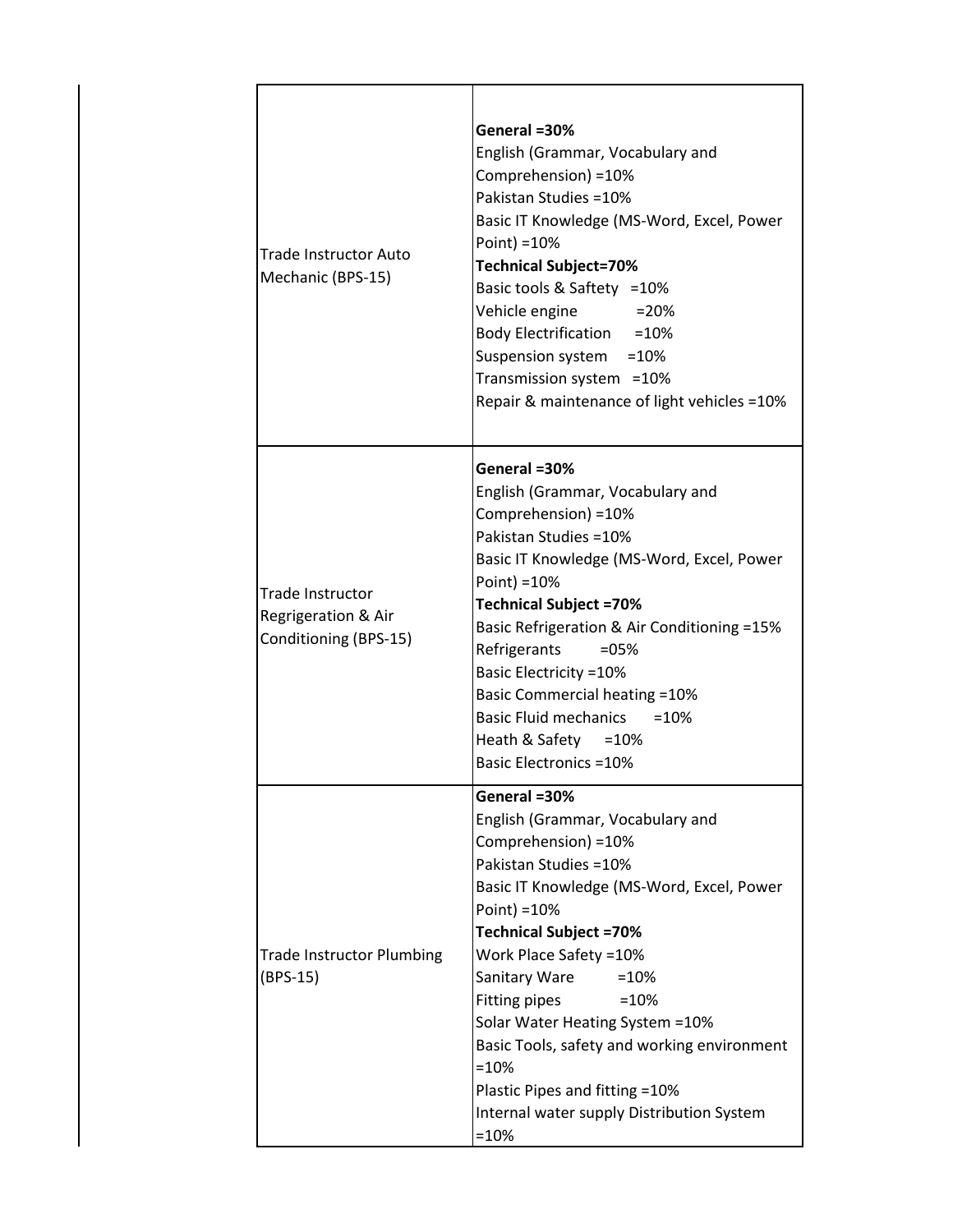| Trade Instructor Welding (BPS Basic Tools & Safety<br>15) | General =30%<br>English (Grammar, Vocabulary and<br>Comprehension) = 10%<br>Pakistan Studies = 10%<br>Basic IT Knowledge (MS-Word, Excel, Power<br>Point) $=10%$<br><b>Technical Subject =70%</b><br>$=10%$<br>Low pressure gas welding =10%<br>High pressure gas welding = 10%<br>Rrc welding = 10%<br>Types of joints & welding defects =10%<br>types of Electrodes & types of welding tests<br>$=10%$<br>Trade related practical information =10% |
|-----------------------------------------------------------|------------------------------------------------------------------------------------------------------------------------------------------------------------------------------------------------------------------------------------------------------------------------------------------------------------------------------------------------------------------------------------------------------------------------------------------------------|
| <b>Trade Instructor Computer</b><br>(BPS-15)              | General =30%<br>English (Grammar, Vocabulary and<br>Comprehension) = 10%<br>Pakistan Studies = 10%<br>Basic IT Knowledge (MS-Word, Excel, Power<br>Point) = 10%<br><b>Technical Subject =70%</b><br>Digital Logic and Computer Organization =15%<br>Operating System = 15%<br>Basic of software Development =15%<br>Numerical Computing =15%<br>Programing Flow Charts=10%                                                                           |
| <b>Trade Instructor Beautician</b><br>$(BPS-15)$          | General =30%<br>English (Grammar, Vocabulary and<br>Comprehension) = 10%<br>Pakistan Studies = 10%<br>Basic IT Knowledge (MS-Word, Excel, Power<br>Point) = $10%$<br><b>Technical Subject =70%</b><br>Basic Materials and Safety = 10%<br>Skin Care = 10%<br>Facial & Epilation = 10%<br>Body Massage = 10%<br>Makeup<br>$=10%$<br>Hair Styles & Care<br>$=10%$<br>Pedicure & Manicure = 10%                                                         |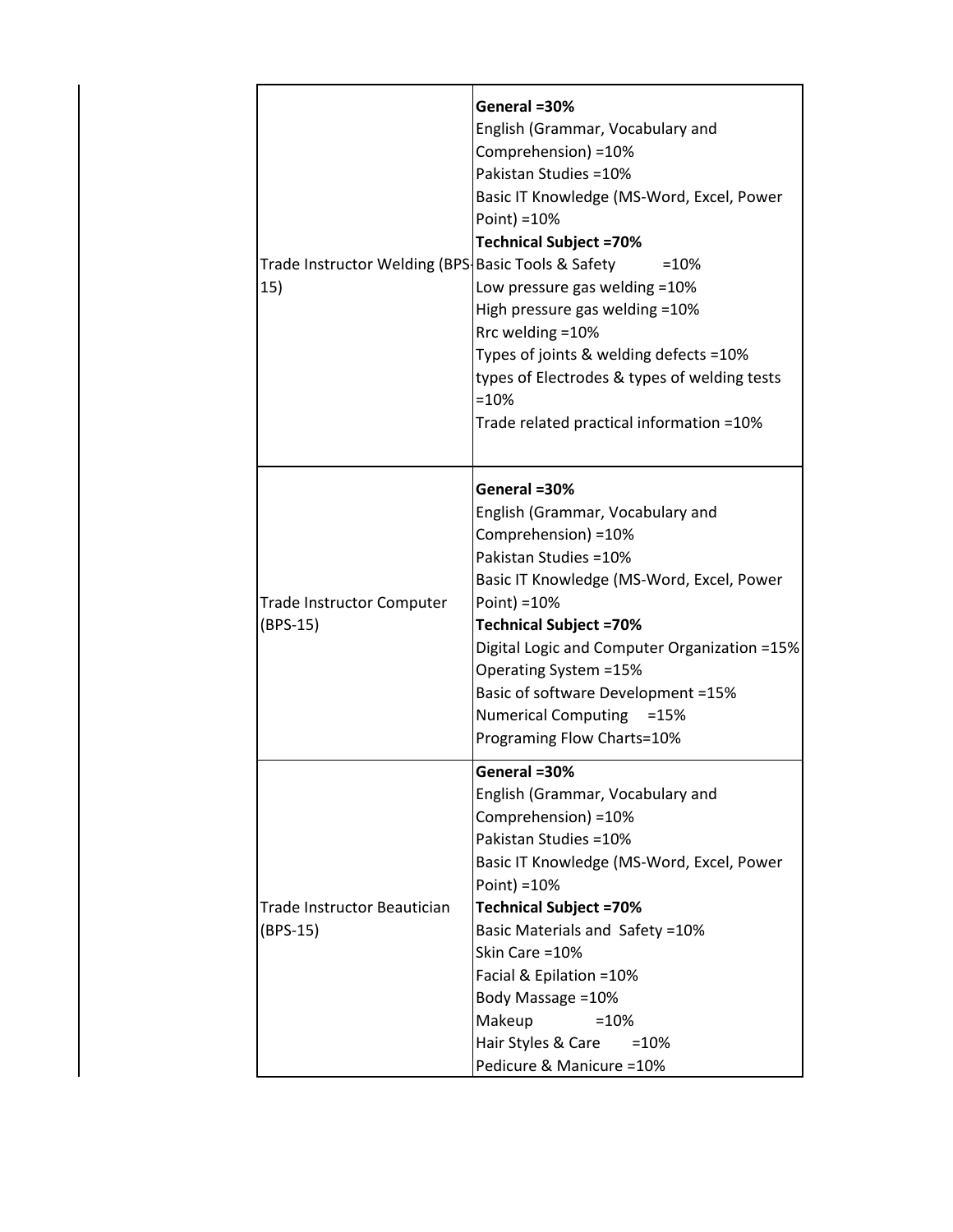| Trade Instructor Embroidery<br>$(BPS-15)$                             | General =30%<br>English (Grammar, Vocabulary and<br>Comprehension) = 10%<br>Pakistan Studies = 10%<br>Basic IT Knowledge (MS-Word, Excel, Power<br>Point) = 10%<br><b>Technical Subject =70%</b><br>Machine Embroidery = 25%<br>Hand Embroidery<br>$= 25%$<br>Tools, Equipment & Safety =20%                                                                                                                 |
|-----------------------------------------------------------------------|--------------------------------------------------------------------------------------------------------------------------------------------------------------------------------------------------------------------------------------------------------------------------------------------------------------------------------------------------------------------------------------------------------------|
| <b>Trade Instructor Tailoring</b><br>/DDM (BPS-15)                    | General =30%<br>English (Grammar, Vocabulary and<br>Comprehension) = 10%<br>Pakistan Studies = 10%<br>Basic IT Knowledge (MS-Word, Excel, Power<br>Point) = $10%$<br><b>Technical Subject =70%</b><br>Tools, Equipment & Safety =15%<br>Fabric Cutting = 15%<br>Calculations and drafting patterns =15%<br>Tailoring Terminologies=15%<br>Other general information related to Dree<br>making & Design = 10% |
| <b>Technical Scholl Teacher</b><br>Mathematics & Physics (BPS-<br>15) | General =30%<br>English (Grammar, Vocabulary and<br>Comprehension) = 10%<br>Pakistan Studies = 10%<br>Basic IT Knowledge (MS-Word, Excel, Power<br>Point) = $10%$<br><b>Technical Subject =70%</b><br>Quantitative (Basic Level) = 10%<br>Mathematics (job Related) = 15%<br>Physics (job Related) =15%<br><b>Basic Electricity =10%</b><br>Energy & Power = 10%<br>Electromagnetic waves = 10%              |